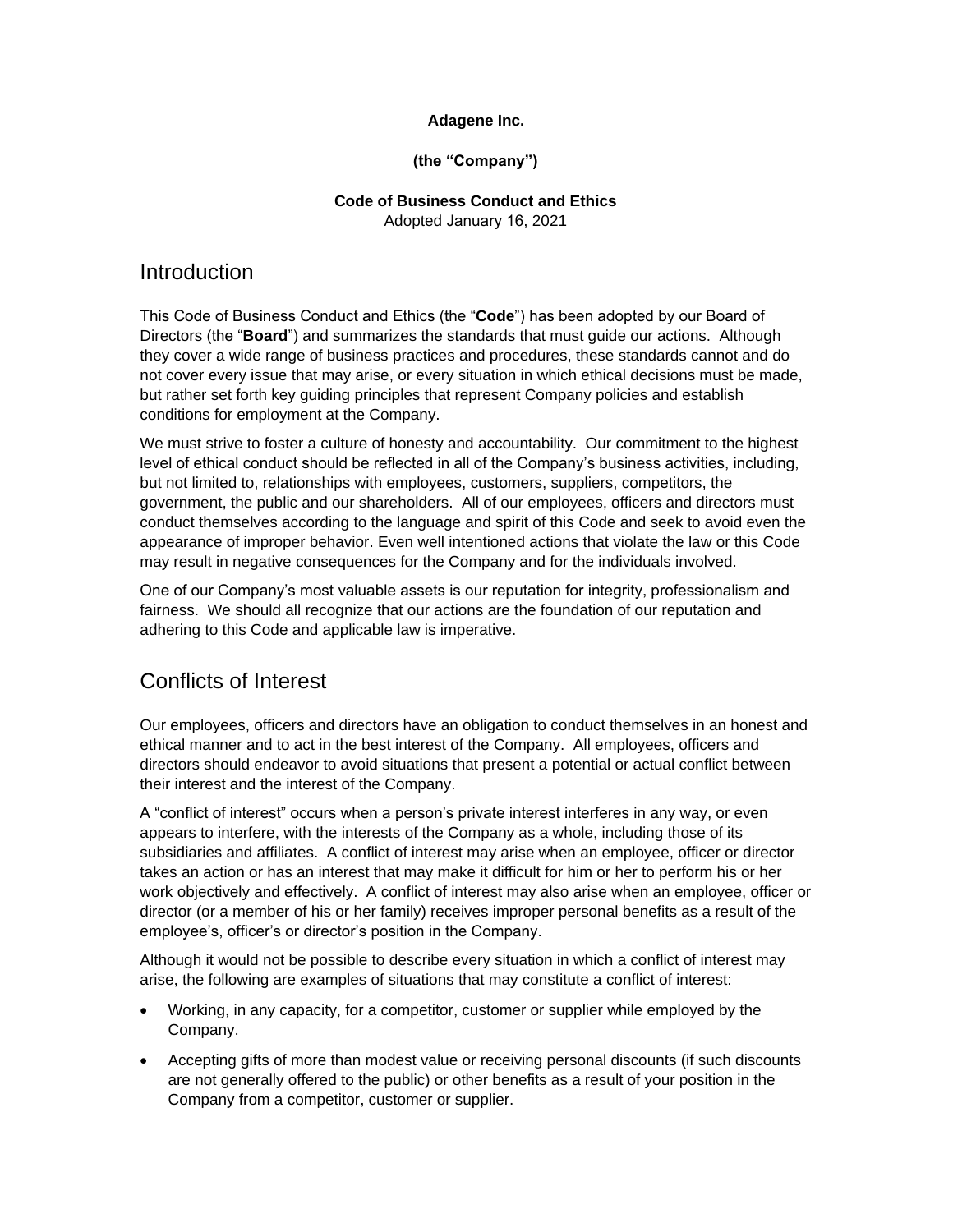- Competing with the Company for the purchase or sale of property, products, services or other interests.
- Having an interest in a transaction involving the Company, a competitor, customer or supplier (other than as an employee, officer or director of the Company and not including routine investments in publicly traded companies).
- Receiving a loan or guarantee of an obligation as a result of your position with the Company.
- Directing business to a supplier owned or managed by, or which employs, a relative or friend.

Situations involving a conflict of interest may not always be obvious or easy to resolve. You should report actions that may involve a conflict of interest to the Audit Committee of the Board of Directors.

In order to avoid conflicts of interests, senior executive officers and directors must disclose to the Audit Committee of the Board any material transaction or relationship that reasonably could be expected to give rise to such a conflict. Conflicts of interests involving the Audit Committee of the Board shall be disclosed to the Board.

In the event that an actual or apparent conflict of interest arises between the personal and professional relationship or activities of an employee, officer or director, the employee, officer or director involved is required to handle such conflict of interest in an ethical manner in accordance with the provisions of this Code.

#### Quality of Public Disclosures

The Company has a responsibility to provide full and accurate information in our public disclosures, in all material respects, about the Company's financial condition and results of operations. Our reports and documents filed with or submitted to the United States Securities and Exchange Commission and our other public communications shall include full, fair, accurate, timely and understandable disclosure, and the Company has established a Disclosure Committee consisting of senior management to assist in monitoring such disclosures.

## Compliance with Laws, Rules and Regulations

We are strongly committed to conducting our business affairs with honesty and integrity and in full compliance with all applicable laws, rules and regulations. No employee, officer or director of the Company shall commit an illegal or unethical act, or instruct others to do so, for any reason.

# Compliance with this Code and Reporting of Any Illegal or Unethical **Behavior**

All employees, directors and officers are expected to comply with all of the provisions of this Code. The Code will be strictly enforced and violations will be dealt with immediately, including by subjecting persons who violate its provisions to corrective and/or disciplinary action such as dismissal or removal from office. Violations of the Code that involve illegal behavior will be reported to the appropriate authorities.

Situations which may involve a violation of ethics, laws, rules, regulations or this Code may not always be clear and may require the exercise of judgment or the making of difficult decisions.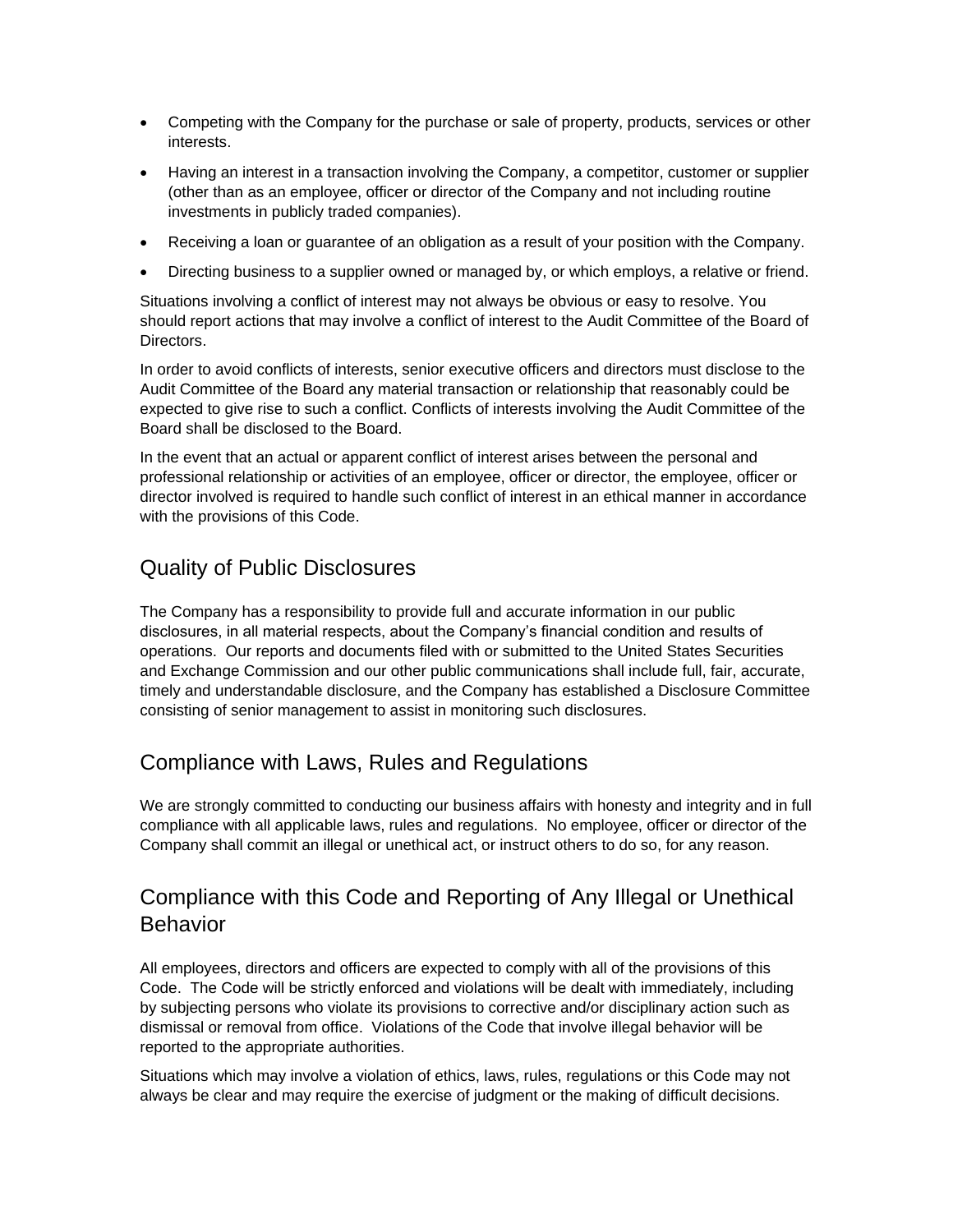Employees, officers and directors should promptly report any concerns about a violation of ethics, laws, rules, regulations or this Code to their supervisor or the Legal Department or, in the case of accounting, internal accounting controls or auditing matters, the Audit Committee of the Board. Interested parties may also communicate directly with the Company's non-management directors through contact information located in the Company's annual report on Form 20-F.

Any concerns about a violation of ethics, laws, rules, regulations or this Code by any senior executive officer or director should be reported promptly to the Audit Committee of the Board. Reporting of such violations may also be done anonymously through email to the Company at a designated email address for compliance reporting. An anonymous report should provide enough information about the incident or situation to allow the Company to investigate properly. If concerns or complaints require confidentiality, including keeping an identity anonymous, the Company will endeavor to protect this confidentiality, subject to applicable law, regulation or legal proceedings.

The Company encourages all employees, officers and directors to report any suspected violations promptly and intends to thoroughly investigate any good faith reports of violations. The Company will not tolerate any kind of retaliation for reports or complaints regarding misconduct that were made in good faith. Open communication of issues and concerns by all employees, officers and directors without fear of retribution or retaliation is vital to the successful implementation of this Code. All employees, officers and directors are required to cooperate in any internal investigations of misconduct and unethical behavior.

The Company recognizes the need for this Code to be applied equally to everyone it covers. The Legal Department of the Company will have primary authority and responsibility for the enforcement of this Code, subject to the supervision of the Audit Committee of the Board, and the Company will devote the necessary resources to enable the Legal Department to establish such procedures as may be reasonably necessary to create a culture of accountability and facilitate compliance with this Code. Questions concerning this Code should be directed to the Legal Department.

The provisions of this section are qualified in their entirety by reference to the following section.

# Reporting Violations to a Governmental Agency

Employees have the right under applicable law to certain protections for cooperating with or reporting legal violations to governmental agencies or entities and self-regulatory organizations. As such, nothing in this Code is intended to prohibit any employee from disclosing or reporting violations to, or from cooperating with, a governmental agency or entity or self-regulatory organization, and employees may do so without notifying the Company. The Company may not retaliate against all employee for any of these activities, and nothing in this Code or otherwise requires any employee to waive any monetary award or other payment that he or she might become entitled to from a governmental agency or entity, or self-regulatory organization.

All employees of the Company have the right to:

- Report possible violations of applicable law or regulation that have occurred, are occurring, or are about to occur to any governmental agency or entity, or self-regulatory organization;
- Cooperate voluntarily with, or respond to any inquiry from, or provide testimony before any self-regulatory organization or any other national or local regulatory or law enforcement authority;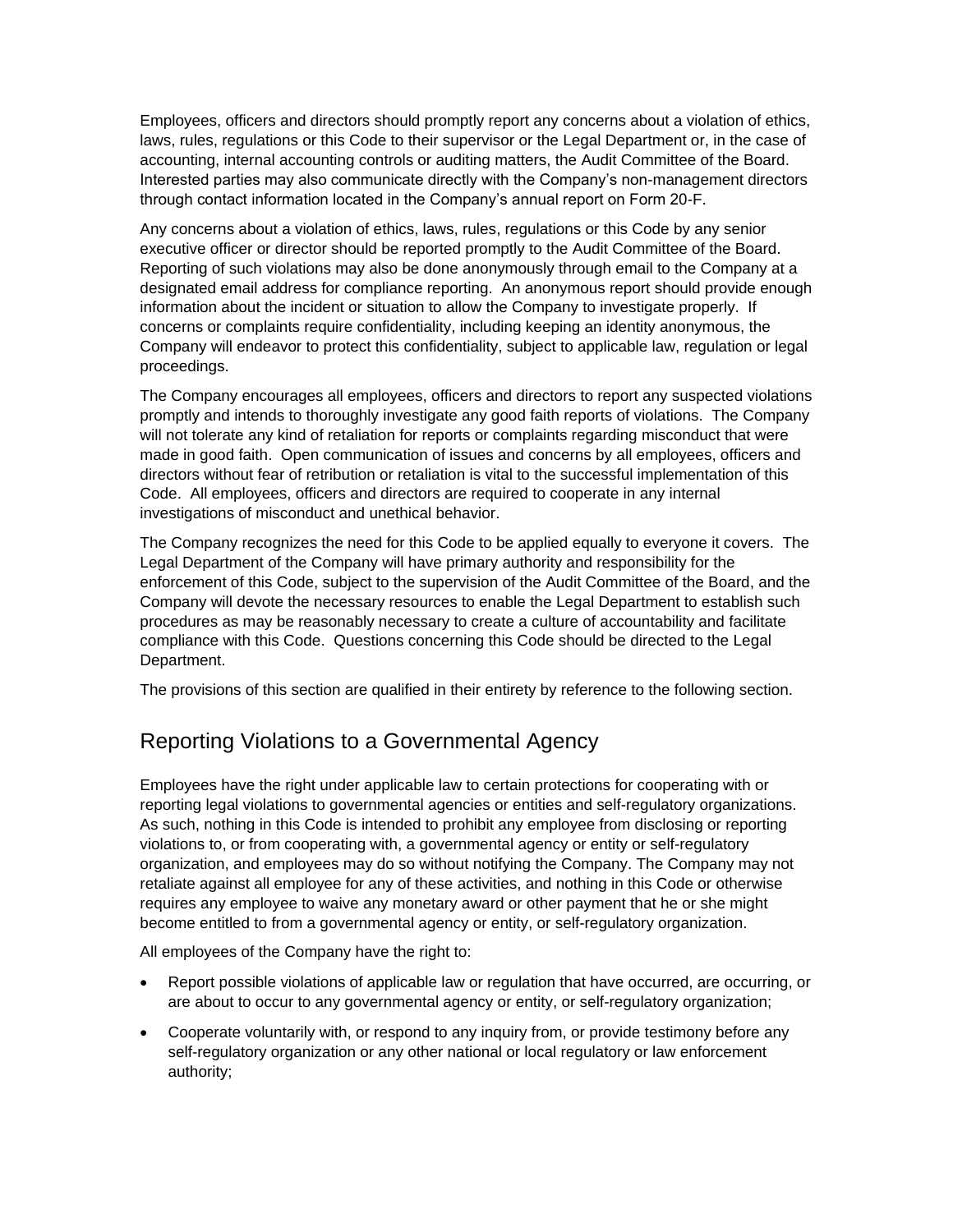- Make reports or disclosures to law enforcement or a regulatory authority without prior notice to, or authorization from, the Company; and
- Respond truthfully to a valid subpoena.

All employees have the right to not be retaliated against for reporting, either internally to the Company or to any governmental agency or entity or self-regulatory organization, information which the employee reasonably believe relates to a possible violation of law. It is a violation of law to retaliate against anyone who has reported such potential misconduct either internally or to any governmental agency or entity or self-regulatory organization. Retaliatory conduct includes discharge, demotion, suspension, threats, harassment, and any other manner of discrimination in the terms and conditions of employment because of any lawful act the employee may have performed. It is unlawful for the company to retaliate against an employee for reporting possible misconduct either internally or to any governmental agency or entity or self-regulatory organization.

Notwithstanding anything contained in this Code or otherwise, employees may not disclose confidential Company information, including the existence and terms of any confidential agreements between the employee and the Company (including employment or severance agreements), to any governmental agency or entity or self-regulatory organization.

The Company cannot require an employee to withdraw reports or filings alleging possible violations of national or local law or regulation, and the Company may not offer employees any kind of inducement, including payment, to do so.

An employee's rights and remedies as a whistleblower protected under applicable whistleblower laws, including a monetary award, if any, may not be waived by any agreement, policy form, or condition of employment, including by a predispute arbitration agreement.

Even if an employee has participated in a possible violation of law, the employee may be eligible to participate in the confidentiality and retaliation protections afforded under applicable whistleblower laws, and the employee may also be eligible to receive an award under such laws.

#### Waivers and Amendments

Any waiver (including any implicit waiver) of the provisions in this Code for executive officers or directors may only be granted by the Board or a committee thereof and will be promptly disclosed to the Company's shareholders. Any such waiver will also be disclosed in the Company's annual report on Form 20-F. Amendments to this Code must be approved by the Board and will also be disclosed in the Company's annual report on Form 20-F.

## Trading on Inside Information

Using non-public Company information to trade in securities, or providing a family member, friend or any other person with non-public Company information, is illegal. All non-public, Company information should be considered inside information and should never be used for personal gain. You are required to familiarize yourself and comply with the Company's Insider Trading Policy, copies of which are distributed to all employees, officers and directors and are available from the Legal Department. You should contact the Legal Department with any questions about your ability to buy or sell securities.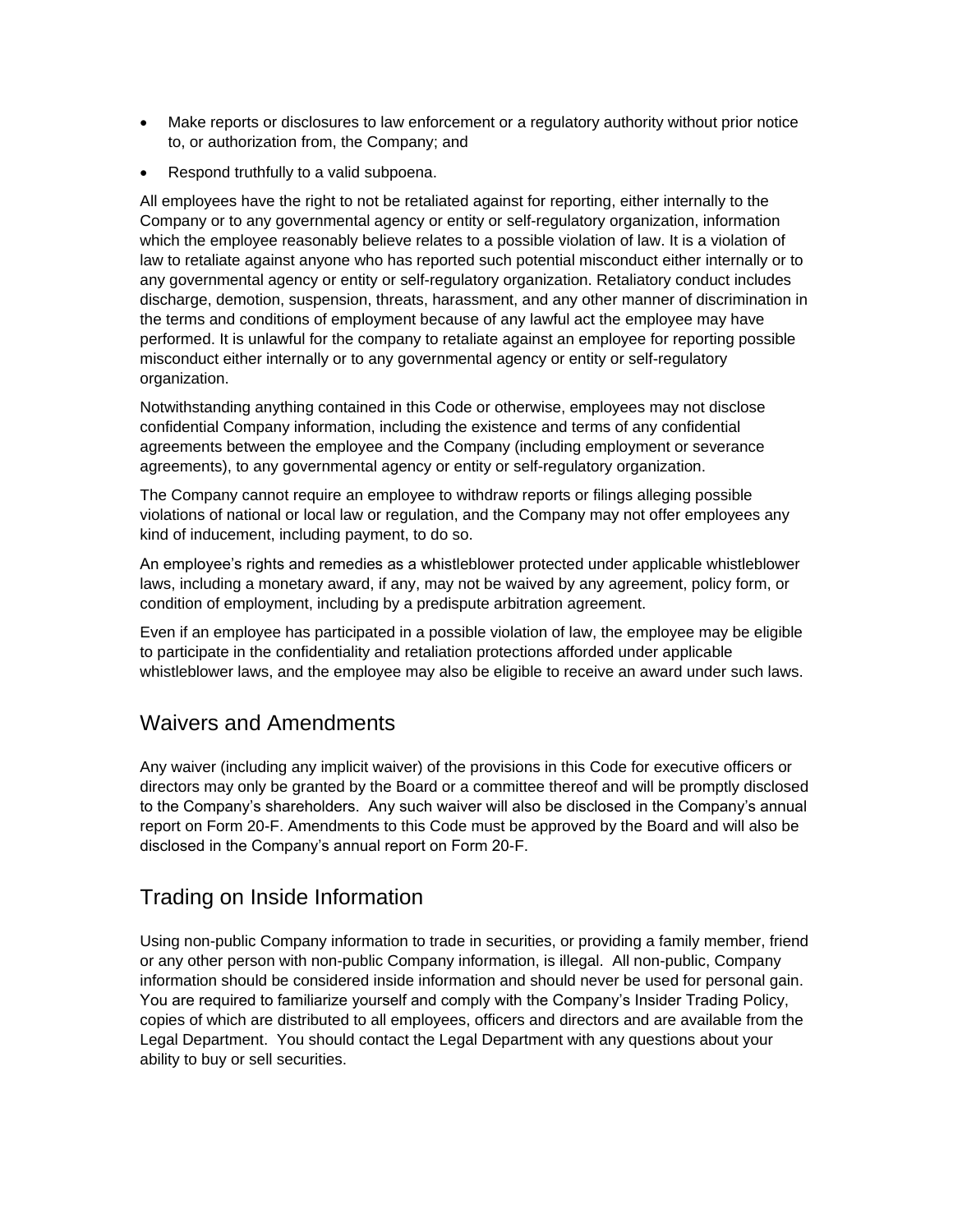# Protection of Confidential Proprietary Information

Confidential proprietary information generated by and gathered in our business is a valuable Company asset. Protecting this information plays a vital role in our continued growth and ability to compete, and all proprietary information should be maintained in strict confidence, except when disclosure is authorized by the Company or required by law.

Proprietary information includes all non-public information that might be useful to competitors or that could be harmful to the Company, its customers or its suppliers if disclosed. Intellectual property such as trade secrets, patents, trademarks and copyrights, as well as business, research and new product plans, objectives and strategies, records, databases, salary and benefits data, employee medical information, customer, employee and suppliers lists and any unpublished financial or pricing information must also be protected.

Unauthorized use or distribution of proprietary information violates Company policy and could be illegal. Such use or distribution could result in negative consequences for both the Company and the individuals involved, including potential legal and disciplinary actions. We respect the property rights of other companies and their proprietary information and require our employees, officers and directors to observe such rights.

Your obligation to protect the Company's proprietary and confidential information continues even after you leave the Company, and you must return all proprietary information in your possession upon leaving the Company.

The provisions of this section are qualified in their entirety by the section entitled "Reporting Violations to Governmental Agencies" above.

## Protection and Proper Use of Company Assets

Protecting Company assets against loss, theft or other misuse is the responsibility of every employee, officer and director. Loss, theft and misuse of Company assets directly impact our profitability. Any suspected loss, misuse or theft should be reported to a supervisor or the Legal Department.

The sole purpose of the Company's equipment, vehicles, supplies and electronic resources (including hardware, software and the data thereon) is the conduct of our business. They may only be used for Company business consistent with Company guidelines.

# Corporate Opportunities

Employees, officers and directors are prohibited from taking for themselves business opportunities that are discovered solely through the use of corporate property, information or position. No employee, officer or director may use corporate property, information or position for personal gain, and no employee, officer or director may compete with the Company. Competing with the Company may involve engaging in the same line of business as the Company or any situation in which the employee, officer or director takes away from the Company opportunities for sales or purchases of property, products, services or interests. Employees, officers and directors owe a duty to the Company to advance its legitimate interests when the opportunity to do so arises.

Notwithstanding the foregoing, we recognize that certain of our directors are serving on our Board at the direction of certain of our investors and neither any such director nor any such investor has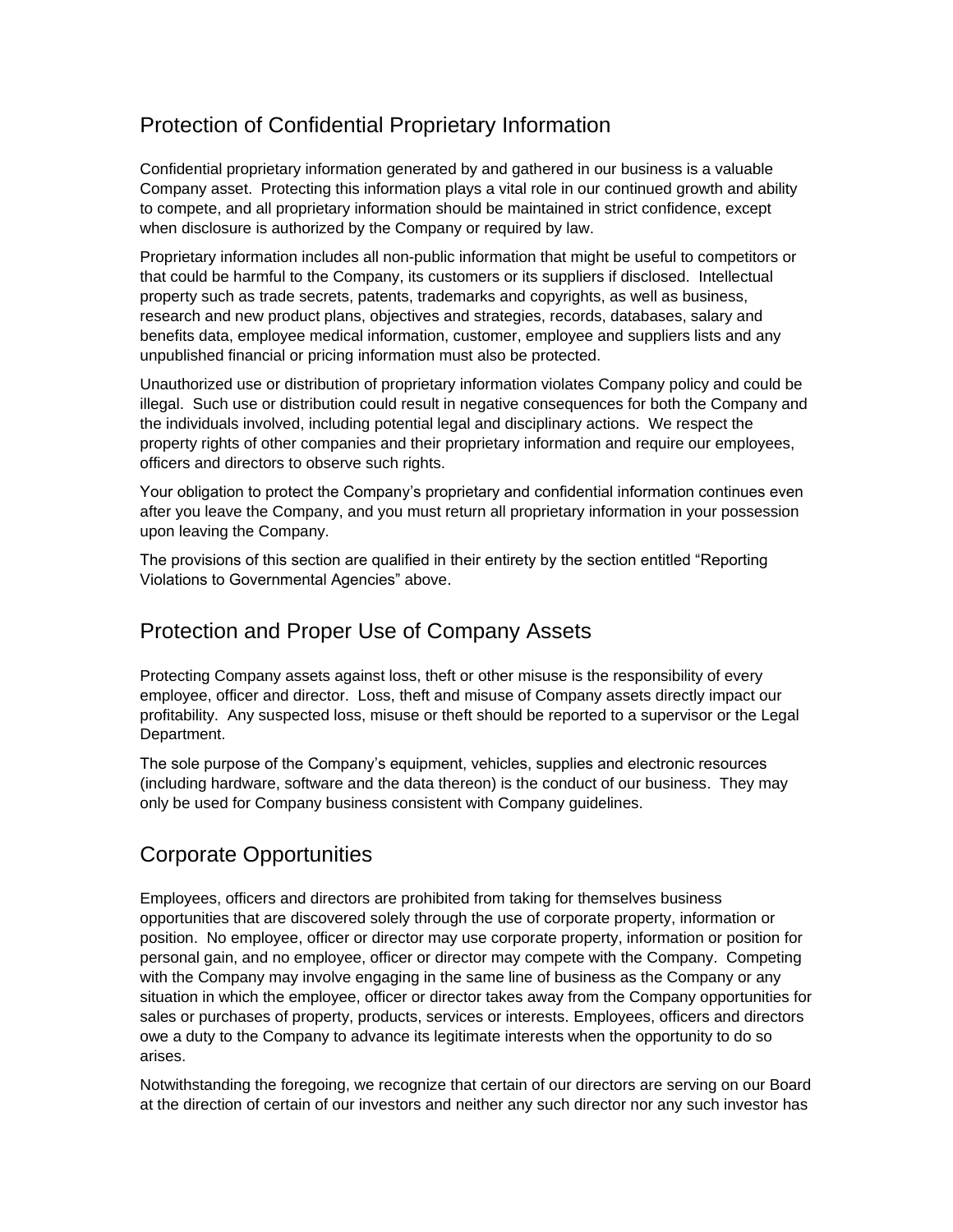any duty to refrain from engaging directly or indirectly in the same or similar business activities or lines of business as the Company or any of its affiliates. We renounce any interest or expectancy in being offered an opportunity to participate in business opportunities that are from time to time presented to any such investor, any such investor's affiliates or any such director serving on our Board at the direction of any such investor, even if the opportunity is one that the Company or its affiliates might reasonably be deemed to have pursued or had the ability or desire to pursue if granted the opportunity to do so, and any such investor, any such investor's affiliates or any such director serving on our Board at the direction of any such investor shall have no duty to communicate or offer such business opportunity to the Company or its affiliates. It is not a violation of this policy for a director serving on our Board at the direction of any such investor to pursue or acquire such business opportunity, sell, assign, transfer or direct such business opportunity to another person or fail to present such business opportunity, or information regarding such business opportunity, to the Company. For the avoidance of doubt, each such investor, each such investor's affiliates and each such director serving on our Board at the direction of any such investor shall, to the fullest extent permitted by law, have the right to, and shall have no duty (whether contractual or otherwise) not to, directly or indirectly: (A) engage in the same, similar or competing business activities or lines of business as the Company or its affiliates, (B) do business with any client or customer of the Company or its affiliates, or (C) make investments in competing businesses of the Company or its affiliates, and such acts shall not be deemed wrongful, improper or in violation of this policy.

# Fair Dealing

Each employee, officer and director of the Company should endeavor to deal fairly with customers, suppliers, competitors, the public and one another at all times and in accordance with ethical business practices.

Each employee has an obligation to comply with the anti-corruption and anti-bribery laws of the People's Republic of China and any other regions and countries in which the Company operates. No one should take unfair advantage of anyone through manipulation, concealment, abuse of privileged information, misrepresentation of material facts or any other unfair dealing practice. No bribes, kickbacks or other similar payments in any form shall be made directly or indirectly to or for anyone for the purpose of obtaining or retaining business or obtaining any other favorable action. In the event of a violation of these provisions, the Company and any employee, officer or director involved may be subject to disciplinary action as well as potential civil or criminal liability for violation of this policy.

Occasional business gifts to, or entertainment of, non-government employees in connection with business discussions or the development of business relationships are generally deemed appropriate in the conduct of Company business. However, these gifts should be given infrequently and their value should be modest. Gifts or entertainment in any form that would likely result in a feeling or expectation of personal obligation should not be extended or accepted.

Practices that are acceptable in a commercial business environment may be against the law or the policies governing national or local government employees. Therefore, no gifts or business entertainment of any kind may be given to any government employee without the prior approval of a supervisor or the Legal Department.

Except in certain limited circumstances, the United States Foreign Corrupt Practices Act (the "**FCPA**") prohibits giving anything of value directly or indirectly to any "non-U.S. official" for the purpose of obtaining or retaining business. When in doubt as to whether a contemplated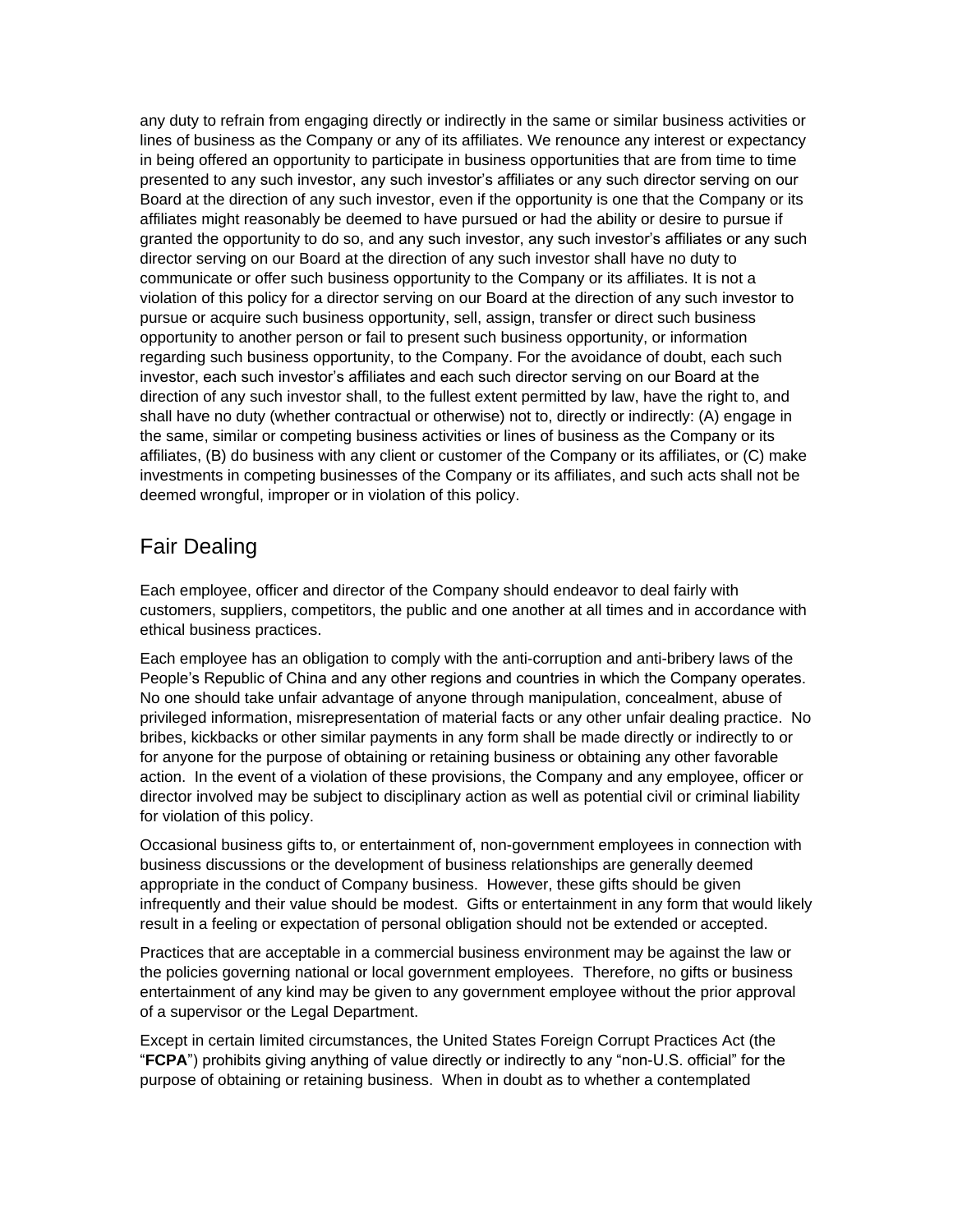payment or gift may violate the FCPA, contact a supervisor or the Audit Committee of the Board before taking any action.

### Compliance with Antitrust Laws

The antitrust laws prohibit agreements among competitors on such matters as prices, terms of sale to customers and the allocation of markets or customers. Antitrust laws can be complex, and violations may subject the Company and its employees to criminal sanctions, including fines, jail time and civil liability. If you have any questions about our antitrust compliance policies, consult the Legal Department.

# Political Contributions and Activities

Any political contributions made by or on behalf of the Company and any solicitations for political contributions of any kind must be lawful and in compliance with Company policies. This policy applies solely to the use of Company assets and is not intended to discourage or prevent individual employees, officers or directors from making political contributions or engaging in political activities on their own behalf. No one may be reimbursed directly or indirectly by the Company for personal political contributions.

### Doing Business with Others

We strive to promote the application of the standards of this Code by those with whom we do business. Our policies, therefore, prohibit the engaging of a third party to perform any act prohibited by law or by this Code, and we shall avoid doing business with others who intentionally and continually violate the law or the standards of this Code.

## Accuracy of Company Financial Records

We maintain the highest standards in all matters relating to accounting, financial controls, internal reporting and taxation. All financial books, records and accounts must accurately reflect transactions and events and conform both to required accounting principles and to the Company's system of internal controls. Records shall not be distorted in any way to hide, disguise or alter the Company's true financial position.

#### Retention of Records

All Company business records and communications shall be clear, truthful and accurate. Employees, officers and directors of the Company shall avoid exaggeration, guesswork, legal conclusions and derogatory remarks or characterizations of people and companies. This applies to communications of all kinds, including email and "informal" notes or memos. Records should always be handled according to the Company's record retention policies. If an employee, officer or director is unsure whether a document should be retained, consult a supervisor or the Legal Department before proceeding.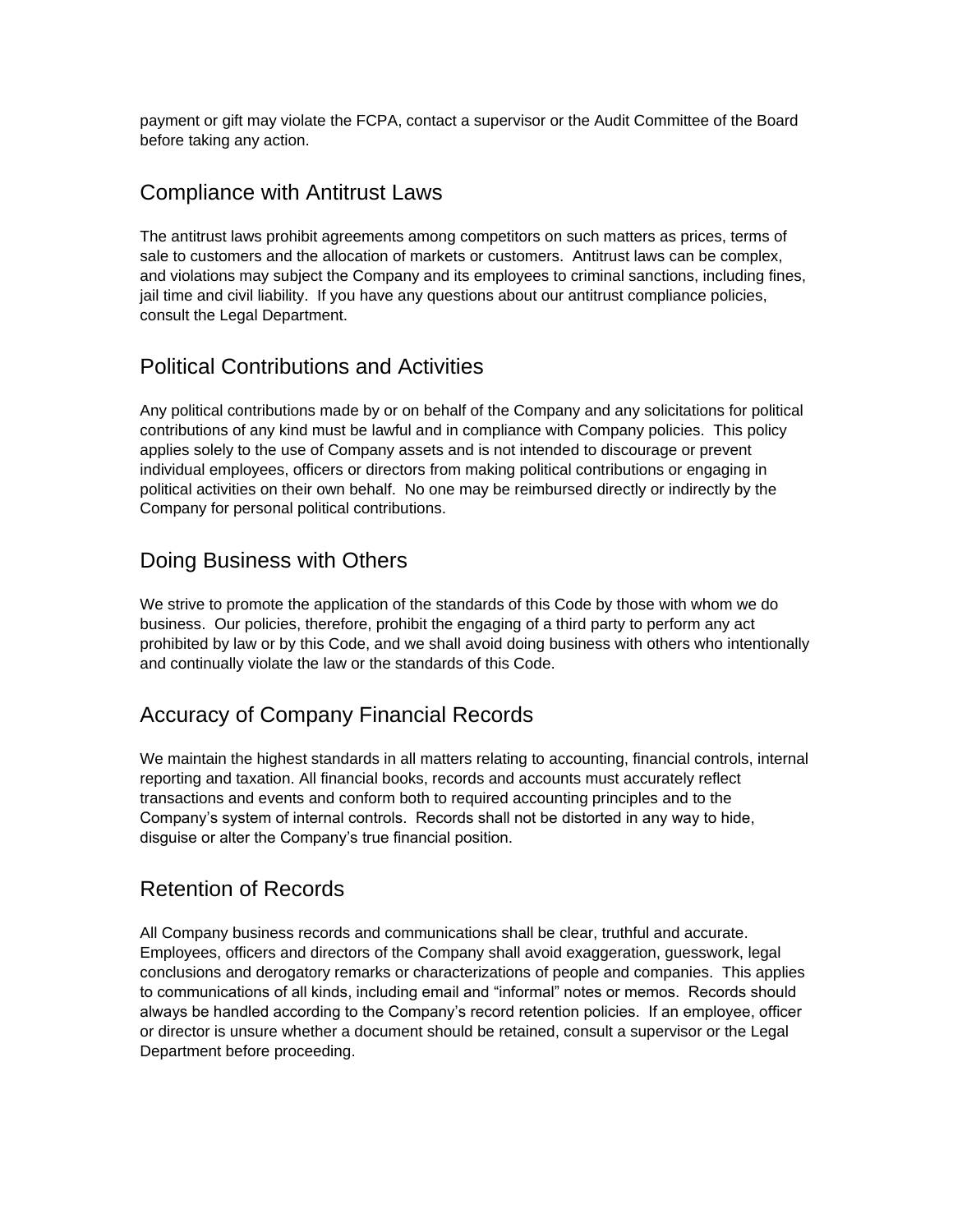## Anti-Money Laundering

We are committed to preserving our reputation in the financial community by assisting in efforts to combat money laundering and terrorist financing. Money laundering is the practice of disguising the ownership or source of illegally obtained funds through a series of transactions to "clean" the funds so they appear to be proceeds from legal activities.

We have adopted measures to reduce the extent to which the Company's facilities, products and services can be used for a purpose connected with market abuse or financial crimes. Additionally, where necessary, we screen customers, potential customers and suppliers to ensure that our products and services cannot be used to facilitate money laundering or terrorist activity. If you have any questions about our internal anti-money laundering process and procedure, consult the Legal Department.

### Social Media

Unless you are authorized by the Company, you are discouraged from discussing the Company as part of your personal use of social media. While business should only be conducted through approved channels, we understand that social media is used as a source of information and as a form of communicating with friends, family and workplace contacts.

When you are using social media and identify yourself as a Company employee, officer or director or mention the Company incidentally, for instance on a WeChat moments or professional networking site, please remember the following:

- Never disclose confidential information about the Company or its business, customers or suppliers.
- Make clear that any views expressed are your own and not those of the Company.
- Remember that our policy on Equal Opportunity, Non-Discrimination and Fair Employment applies to social media sites.
- Be respectful of your colleagues and all persons associated with the Company, including customers and suppliers.
- Promptly report to the Company's corporate communications department any social media content which inaccurately or inappropriately discusses the Company.
- Never respond to any information, including information that may be inaccurate about the Company.
- Never post documents, parts of documents, images or video or audio recordings that have been made with Company property or of Company products, services or people or at Company functions or events.

## Professional Networking

Online networking on professional or industry sites, such as LinkedIn, has become an important and effective way for colleagues to stay in touch and exchange information. Employees, officers